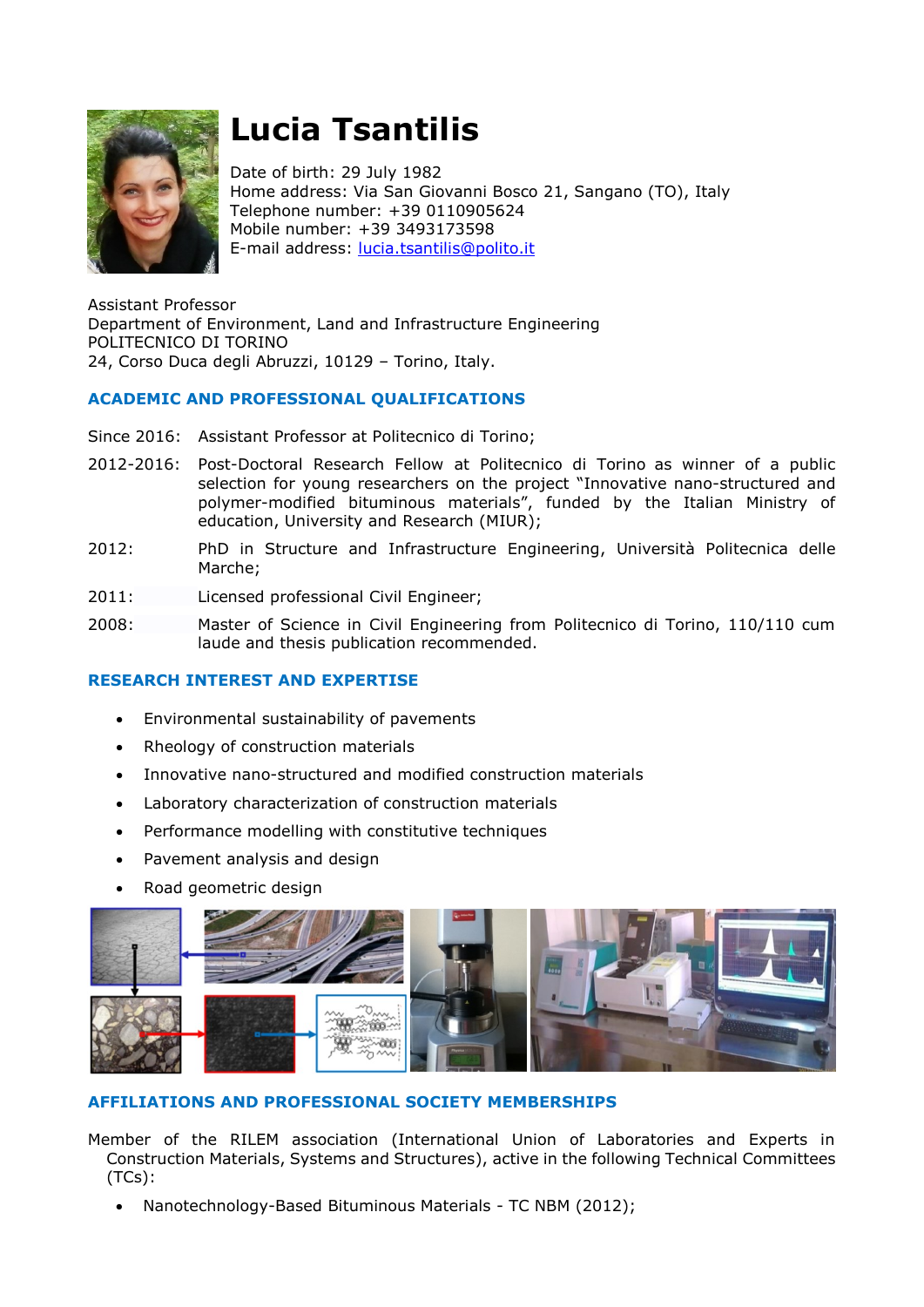- Chemo-Mechanical Characterization of Bituminous Materials -TC CMB (since 2013);
- Phase and Interphase behaviour of Bituminous Materials TC PIM (since 2015);
- Crack-Healing of Asphalt Pavement Materials TC CHA (since 2015).

Member of the SIIV society - Italian Society of Transportation Infrastructures (since 2009).

#### **INTERNATIONAL ACADEMIC COOPERATIONS**

- Waterloo University, 2018 Prof. H. Baaj (Morphological and rheological characterization of nano-modified bituminous binders);
- Nottingham Engineering Transportation Centre, University of Nottingham, 2017 Dr. D. Lo Presti, Dr. A. Jiménez del Barco Carrión (Biobinders for road pavement construction);
- Arizona State University, 2017 prof. Shane B. Underwood (Viscoelasticity and the Viscoelastic Continuum Damage Model);
- Nottingham Engineering Transportation Centre, University of Nottingham, 2016 Prof. G. Airey (Effect of sonication on nano-structured bituminous binders);
- Delft University of Technology, 2009 prof. Tom Scarpas (Chemo-mechanics of Healing in Bituminous Materials).

#### **REVIEWING ACTIVITIES**

Reviewer for the journal "Materials and Design" (since 2016);

- Reviewer for the International RILEM Symposium on Chemo-Mechanical Characterization of Bituminous Materials, Braunschweig, Germany, 2018;
- Reviewer for the AIIT International Congress on Transport Infrastructure and Systems, Rome, Italy, 2017;
- Reviewer for the International RILEM Symposium on Multi-Scale Modeling and Characterization of Infrastructure Materials, Stockholm, Sweden, 2013;
- Reviewer for the 6th International Conference on Maintenance and Rehabilitation of Pavements, MAIREPAV6, Turin, Italy, 2009;
- Reviewer for the journal "Applied Rheology" (since 2014);
- Reviewer for the "Open Journal of Civil Engineering" (since 2018);
- Reviewer for the "Journal of Testing and Evaluation" (since 2018);
- Reviewer for the "Journal of Testing and Evaluation" (since 2018);
- Reviewer for the Journal "Energy Sources, Part A: Recovery, Utilization, and Environmental Effects" (since 2018);

Reviewer for the journal "Applied Sciences" (since 2018);

Reviewer for the journal "Revista de la Construcción - Journal of Construction" (since 2018);

Reviewer for the "Journal of Transportation Engineering: Part B, Pavements" (since 2018);

Reviewer for the journal "Infrastructures" (since 2018);

Reviewer for the journal "Sustainability" (since 2018).

#### **EDITORIAL BOARD MEMBERSHIP**

- Member of the Editorial Board of the "International Journal of Materials Science and Applications" (since 2017);
- Member of the Editorial Board of the "Journal of Civil and Structural Engineering Research" (since 2018);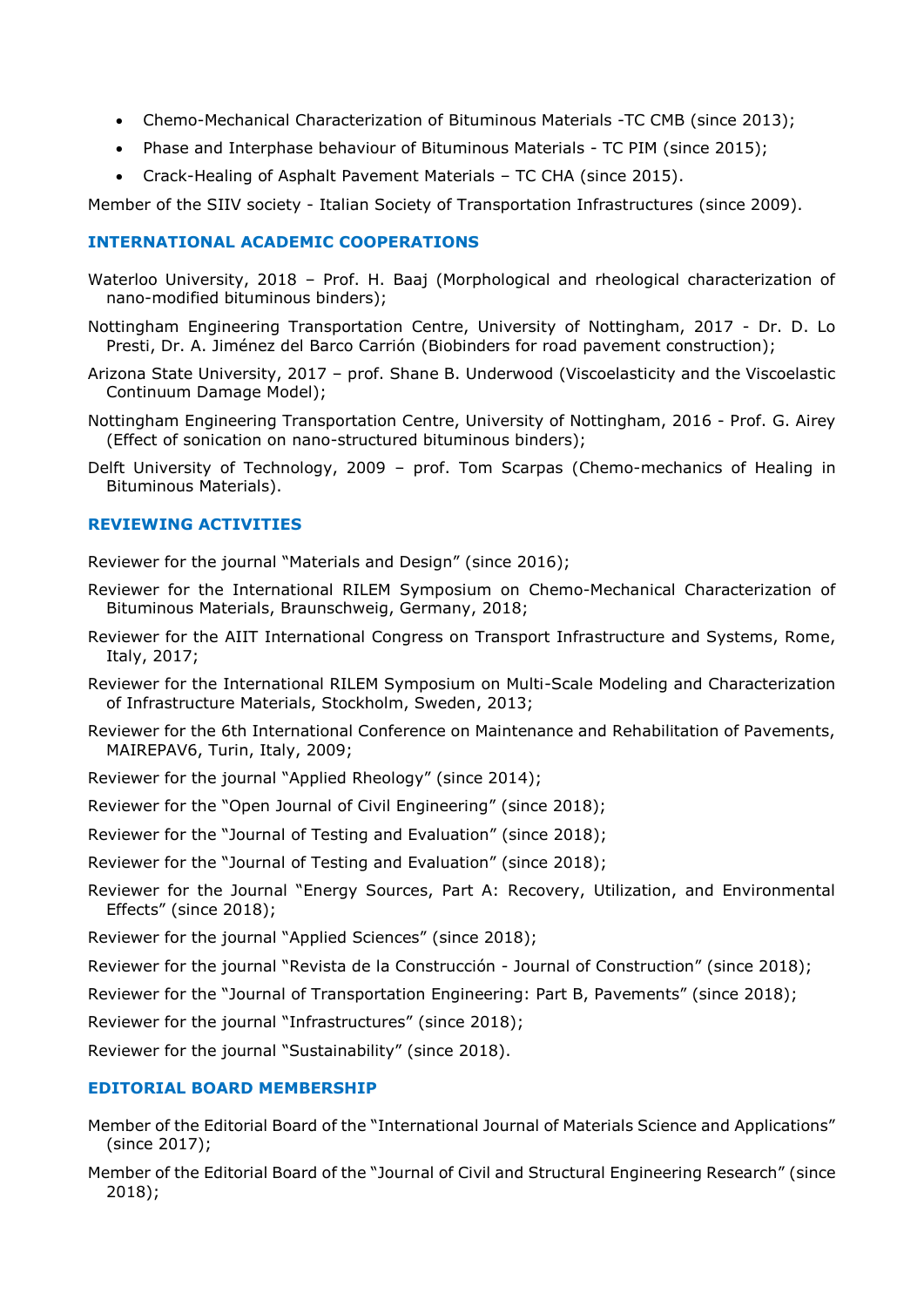Member of the Editorial Board of the "American Journal of Applied Sciences" (since 2018);

Member of the Editorial Board of the "International Journal of Science and Research (IJSR)" (since 2018);

Member of the Editorial Board of the journal "Sustainability" (since 2019);

Member of the Editorial Panel of the journal "Proceeding of the Institution of Civil Engineers: Construction Materials" (since 2019).

## **PUBLICATIONS**

- Tsantilis L, Chiappinelli G, Baglieri O, Riviera, Riviera PP, Miglietta F, Santagata E, "Performance Characteristics of Nano-Modified Asphalt Mixtures", LECTURE NOTES IN CIVIL ENGINEERING, 2020, pp. 587-595. ISBN: 978-3-030-48678-5, 978-3-030-48678-2.
- Tsantilis L, Dalmazzo D, Baglieri O, Santagata E, "Effect of SBS molecular structure on the rheological properties of ternary nanomodified bituminous binders" CONSTRUCTION AND BUILDING MATERIALS, 2019, pp. 183-192, ISSN: 0950-0618.
- Santagata E, Baglieri O, Miglietta F, Tsantilis L, Riviera PP, "Impact of nano-sized additives on the fatigue damage behaviour of asphalt mixtures", FATIGUE & FRACTURE OF ENGINEERING MATERIALS & STRUCTURES, 2019, pp. 2738-2746, ISSN: 8756-758X.
- Baglieri O, Tsantilis L, Santagata E, "Evaluation of healing potential of bituminous binders using a viscoelastic continuum damage approach". Construction and Building Materials, 184, 2018, pp. 344-350.
- Miglietta F, Underwood SB, Tsantilis L, Baglieri O, Kaloush KE, Santagata E, "Fatigue properties of nano-reinforced bituminous mixtures: a viscoelastic continuum damage approach". INTERNATIONAL JOURNAL OF PAVEMENT RESEARCH AND TECHNOLOGY, 2018, ISSN: 1996- 6814.
- Tsantilis L, Baglieri O, Santagata E, "Low-temperature properties of bituminous nanocomposites for road applications". Construction and Building Materials, 171:C, 2018, pp. 397-403.
- Santagata E, Baglieri O, Dalmazzo D, Tsantilis L, "Investigating Cohesive Healing of Asphalt Binders by Means of a Dissipated Energy Approach". International Journal of Pavement Research and Technology, 10:5, 2017, pp. 403-409.
- Santagata E, Tsantilis L, Dalmazzo D, "Fatigue Characterization of Bituminous Binders Containing Crumb Rubber from End-of-Life Tires". In: Sixth International Conference on Advances in Civil, Structural and Mechanical Engineering - ACSM 2017, Bangkok, Thailand, 25-26 February, 2017, pp. 51-56.
- Santagata E, Baglieri O, Tsantilis L, Chiappinelli G, Riviera PP, "Re-use in asphalt pavements of fillers from natural stone sawmilling sludge". In: AIIT International Congress on Transport Infrastructure and Systems, Rome, 10-12 April 2017, pp. 371-378.
- Santagata E, Baglieri O, Tsantilis L, Chiappinelli G, Dalmazzo D, "Bituminous based nanocomposites with improved high-temperature properties" Composites Part B 99, pp. 9-16, 2016.
- Santagata E, Baglieri O, Tsantilis L, Dalmazzo D, Chiappinelli G, "Fatigue and healing properties of bituminous mastics reinforced with nano-sized additives". Mechanics of Time-Dependent Materials 20(3), Special Issue on Time-Dependent Behaviour of Bituminous Materials, 2016, pp 367-387. DOI 10.1007/s11043-016-9301-4
- Santagata E, Baglieri O, Tsantilis L, Chiappinelli G, "Storage stability of bituminous binders reinforced with nano-additives". 8th RILEM International Symposium on Testing and Characterization of Sustainable and Innovative Bituminous Materials, 2016, pp. 75-87. DOI: 10.1007/978-94-017-7342-3\_7
- Santagata E, Baglieri O, Dalmazzo D, Tsantilis L, "Experimental Investigation on the Combined Effects of Physical Hardening and Chemical Ageing on Low-Temperatures Properties of Bituminous Binders". 8th RILEM International Symposium on Testing and Characterization of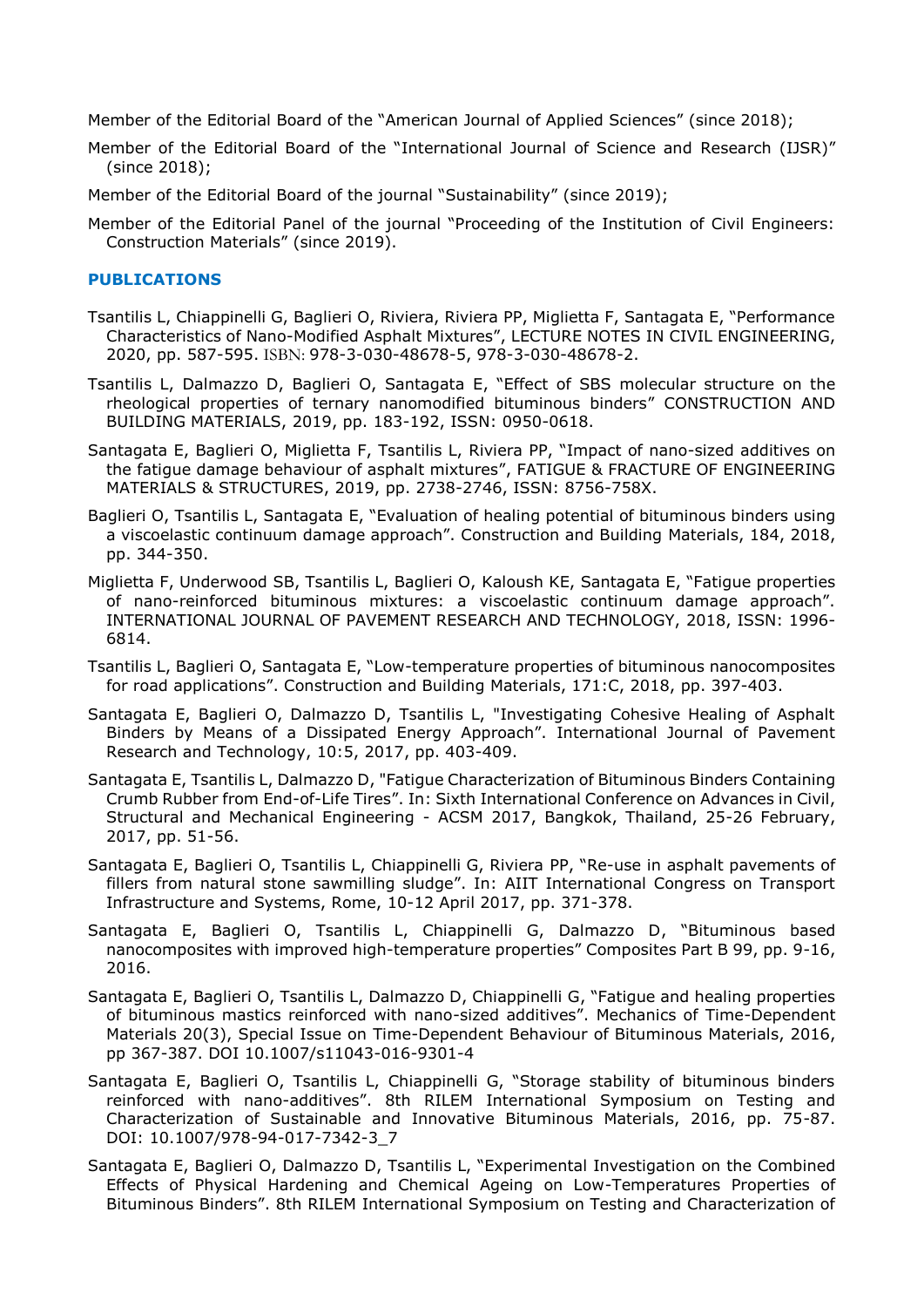Sustainable and Innovative Bituminous Materials, 2016, pp. 631-641. DOI: 10.1007/978-94- 017-7342-3\_51

- Santagata E, Baglieri O, Tsantilis L, Chiappinelli G, "Fatigue and healing properties of nanoreinforced bituminous binders". International Journal of Fatigue, n. 80, 2015, pp. 30-39. DOI: 10.1016/j.ijfatigue.2015.05.008
- Santagata E, Baglieri O, Tsantilis L, Chiappinelli G, I. Brignone Aimonetto "Effect of sonication on high temperature properties of bituminous binders reinforced with nano-additives". Construction and Building Materials, n. 75, 2015, pp. 395-403. DOI: 10.1016/j.conbuildmat.2014.11.021
- Santagata E, Baglieri O, Tsantilis L, Chiappinelli G, "Fatigue properties of bituminous binders reinforced with carbon nanotubes". International Journal of Pavement Engineering, n. 16 (1), 2015, pp. 80-90. DOI: 10.1080/10298436.2014.923099
- Santagata E, Baglieri O, Tsantilis L, Vercelli A, "Development of test protocols for the analysis of magneto-rheological properties of field-responsive bituminous binders". American Journal of Applied Sciences, n. 11 (3), 2014, pp. 505-519. DOI: 10.3844/ajassp.2014.505.519
- Santagata E, Baglieri O, Tsantilis L, Dalmazzo D, "Evaluation of self healing properties of bituminous binders taking into account steric hardening effects". Construction and Building Materials, n. 41, 2013, pp. 60-67. DOI: 10.1016/j.conbuildmat.2012.11.118
- Santagata E, Baglieri O, Tsantilis L, Chiappinelli G, "Effects of Nano-sized Additives on the High-Temperature Properties of Bituminous Binders: A Comparative Study". International RILEM Symposium on Multi-Scale Modeling and Characterization of Infrastructure Materials, Stockholm, June 10-12 2013. pp. 297-309.
- Santagata E, Baglieri O, Dalmazzo D, Tsantilis L, "Evaluation of the anti-rutting potential of polymer-modified binders by means of creep-recovery shear tests". Materials and Structures, n. 46 n. 10, 2013, pp. 1673-1682. DOI: 10.1617/s11527-012-0006-0
- Santagata E, Baglieri O, Tsantilis L, Dalmazzo D, "Rheological Characterization of Bituminous Binders Modified with Carbon Nanotubes". Procedia: Social & Behavioral Sciences, n. 53, 2012, pp. 546-555. [DOI:10.1016/j.sbspro.2012.09.905](http://dx.doi.org/10.1016/j.sbspro.2012.09.905)
- Santagata E, Baglieri O, Dalmazzo D, Tsantilis L, "Damage and healing test protocols for the evaluation of bituminous binders". 5th Eurasphalt & Eurobitume Congress, Istanbul (TUR), 13-15th June 2012.
- Santagata E, Baglieri O, Dalmazzo D, Tsantilis L, "Rheological and Chemical Investigation on the Damage and Healing Properties of Bituminous Binders". Journal of the Association of Asphalt Paving Technologists, n.78, 2009, pp. 567-596. ISSN: 02702932
- Santagata E, Dalmazzo D, Tsantilis L, Baglieri O, "The enhancement of performance-related properties of bituminous binders by means of fibers". Proceedings of the 6th International Conference on Maintenance and Rehabilitation of Pavements and Technological Control, n. I, 2009, pp. 124-133.

#### **PARTICIPATION IN RESEARCH PROJECTS FUNDED BY PUBLIC ADMINISTRATIONS AND PRIVATE COMPANIES**

Physicochemical analyses for the advanced characterization of RAP (2018);

- Design of cement concrete pavements in Basci, San Paolo and Cappuccini tunnels, SS1 Nuova Aurelia –Savona port hub, Letimbro scarl (2017-2018);
- Study on the thermal resistivity of concrete mixtures. SITAF s.p.a. (2017-2018);
- Experimental study on the materials to be employed in the new Frejus emergency road tunnel. Tunnel Frejus s.c.a.r.l (2017-2018);
- Laboratory investigation on cement stabilized mixtures for the implementation of a new rational design method for semi-rigid pavements. SPEA Engineering s.p.a. (2017-2018);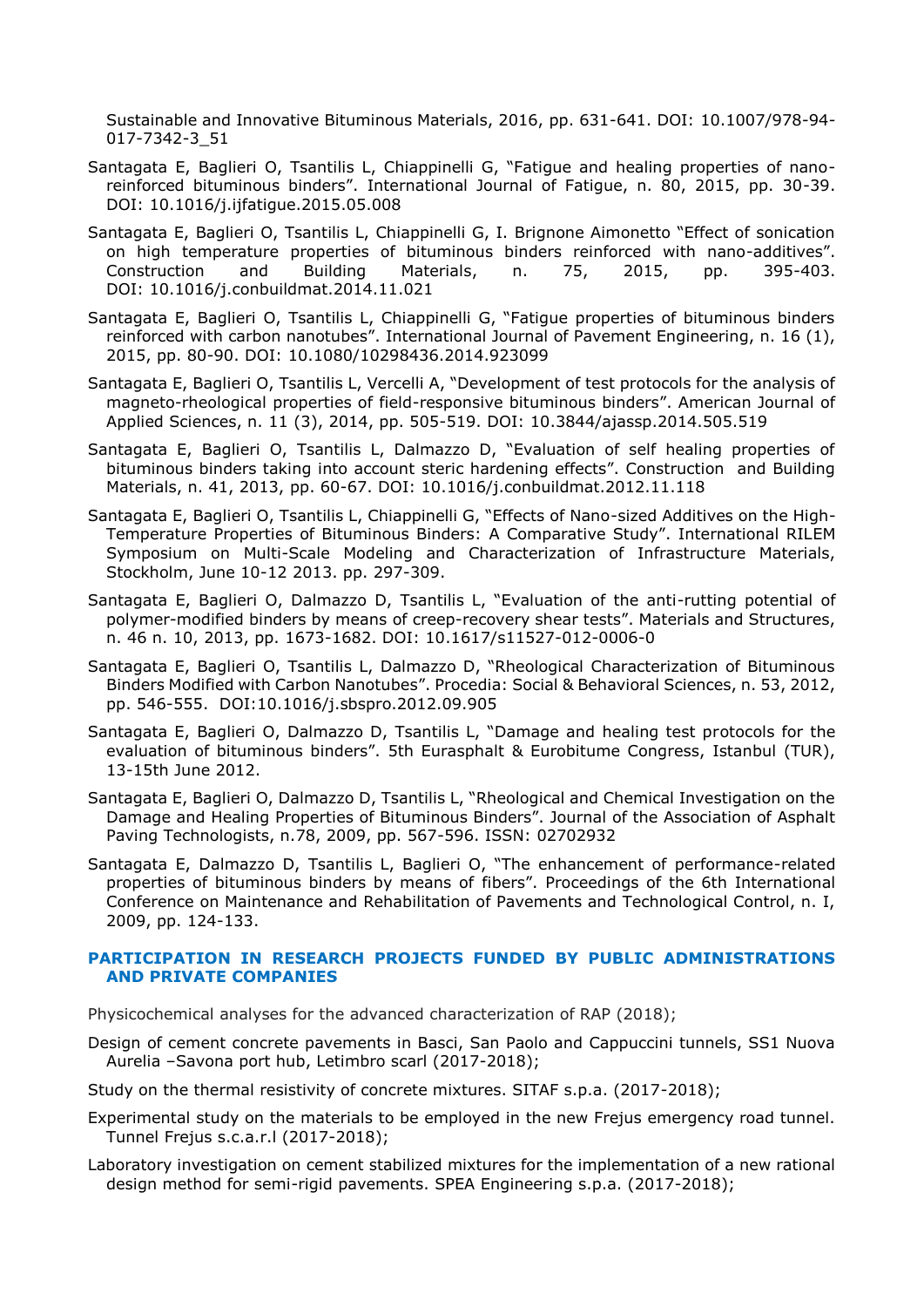Experimental investigation on bituminous mixtures. SITAF s.p.a. (2017);

- Development of technologies and systems for the optimization of road construction, Sitalfa s.p.a. (2017-2018);
- Technical evaluation on the use of paint sludge to produce bituminous mixtures (Patent BIT 18446), FCA Group (2017);
- Extraordinary maintenance in special track pavements, CSI S.p.A. Bollate (2017);
- Field and laboratory investigation on performance characteristics of wearing courses asphalt mixtures, Bitux s.p.a. (2016 – 2017);
- Maintenance and renewal of pavements in hybrid tram sites, GTT S.p.A. (2016);
- Laboratory and in situ tests of the runway strips in the "Capodichino" airport, GESAC S.p.a., (2016);
- Preliminary evaluation of bituminous mixtures employed in extraordinary maintenance operations, Città Metropolitana di Torino (2010-2015);
- Evaluation of the possible re-use in asphalt pavements of fillers from natural stone sawmilling sludge for road applications, Camera di Commercio del Verbano Cusio Ossola (2013);
- FIRB Damage and healing of innovative nano-structured and polymer-modified bituminous materials, funded by the Italian Ministry for Education, University, and Research  $(2012 - 2016)$ ;
- Science and technology of bituminous binders and mixtures containing waste tyre rubber, Ecopneus S.C.p.A. (2012 – 2016);
- Rheology of homogeneous and non-homogeneous bituminous binders, DIATI (2012);
- Experimental investigation on pavements of the A32 Torino-Bardonecchia motorway, SITAF S.p.A. (2011);
- TYREC4LIFE Development and implementation of innovative and sustainable technologies for the use of scrap tyre rubber in road pavements – funded by the European Commission in the project LIFE+, LIFE10ENV/IT/000390 (2011 – 2015);
- Evaluation of the possible use of paint sludge in paving materials for road applications FIAT (2010 – 2012);
- Evaluation of the possible use of crumb rubber from end-of-lyfe tyres in road pavements Provincia di Torino (2009 – 2010);
- Assessment of the bearing capacity of Sandro Pertini airport strips Sagat s.p.a, contract n. 1337/2008 (2008 - 2009);
- Rheology of bituminous binders, DITIC (2008);
- AWIS Airport Weather Information Sytem: Study and realisation of a system for the prediction, monitoring and management of meteorological winter emergencies in airports -Regione Piemonte (2008 - 2011).

#### **COMMITTEES**

- Member of the Scientific Committee for the International Symposium on Frontiers of Road and Airport Engineering (iFRAE), that will be held in Delft in July 12-14, 2021.
- Member of the Scientific Committee for the 9th European Asphalt Technology Association (EATA) Conference, that will be held in Wien in June 7-9, 2021.
- Member of the Scientific Committee of the International RILEM Symposium on Bituminous Materials, that will be held in Lyon in December 14-16, 2020.
- Member of the Scientific Committee of the International RILEM Symposium on Chemo-Mechanical Characterization of Bituminous Materials, Braunschweig, Germany, 2018.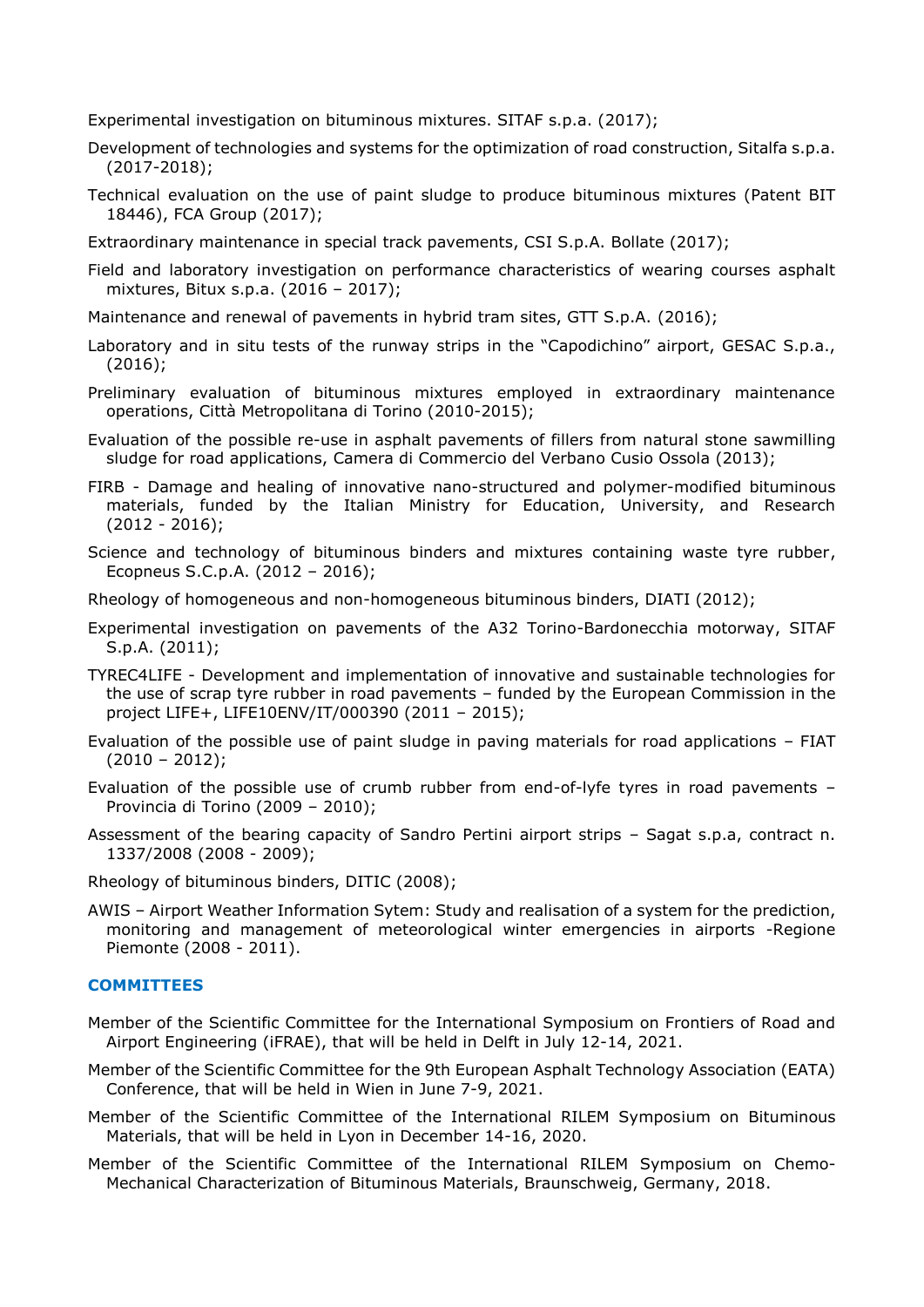- Member of the Organizing Committee of the XIV SIIV Summer School on "Advanced in Design and Construction of Road Infrastructures", 2016, Torino, Italy.
- Member of the Organizing Committee of the workshop "Valutazione dei possibili utilizzi nelle pavimentazioni stradali del polverino proveniente da pneumatici fuori uso", 2014, Torino, Italy.
- Member of the Organizing Committee of the 6th International Conference on Maintenance and Rehabilitation of Pavements (MAIREPAV6), 2009, Torino, Italy.
- Member of the International Scientific Committee of the "International RILEM Symposium on Chemo-Mechanical Characterization of Bituminous Materials", 2018.

#### **SPEAKER AT CONFERENCES**

- Speaker at the 9th International Conference on Maintenance and Rehabilitation of Pavements (MAIREPAV9), online conference, 1 - 3 July 2020.
- Invited Speaker at DIATI NoonTalk "Towards self-healing pavement infrastructures", 9 January 2019, Turin, Italy.
- Invited Speaker at Workshop "EngiMat Engineering the rheological properties of materials", 18 June 2018, Turin, Italy.
- Speaker at the AIIT International Congress on Transport Infrastructure and Systems, 10-12 April 2017, Rome, Italy.
- Invited Speaker at the XIV SIIV Summer School on "Advanced in Design and Construction of Road Infrastructures", 2016, Turin, Italy.
- Speaker at the 8th RILEM International Symposium on Testing and Characterization of Sustainable and Innovative Bituminous Materials, 7-9 October 2015, Ancona, Italy.
- Speaker at the International RILEM Symposium on Multi-Scale Modeling and Characterization of Infrastructure Materials, 10-12 June 2013 Stockholm, Sweden.
- Invited Speaker at the Workshop "Evaluation of the potential use of crumb rubber in road pavement applications", 6 February 2014, Turin, Italy.
- Speaker in the poster session of the 5th Eurasphalt & Eurobitume Congress, 13-15 June 2012 Istanbul, Turkey.
- Speaker at the MAIREPAV6, 6th International Conference on Maintenance and Rehabilitation of Pavements, 8-10 July 2009, Turin, Italy.
- Invited Speaker at the Consortium on Chemo-mechanics of Healing & Ageing Processes in Bituminous Materials, 16 January 2009, Turner-Fairbank Highway Research Center, McLean, Washington D.C.

#### **ACADEMIC TEACHING**

- Lectures in the course "Sustainable Tansport Systems and Infrastructures", Master on Climate Change course (since 2020);
- Head lecturer for the course "Experimental methods and laboratory testing for civil engineering applications" at Politecnico di Torino, Meng in Civil Engineering (since 2020);
- Head lecturer for the PhD course "Rheology: Principles and Applications" at Politecnico di Torino (since 2019).
- Lecturer for the course "Infrastrutture Viarie" at Politecnico di Torino, Beng in Civil Engineering (since 2016).
- Lecturer for the course "Pavement and Track Engineering" at Politecnico di Torino, Meng in Civil Engineering (since 2009);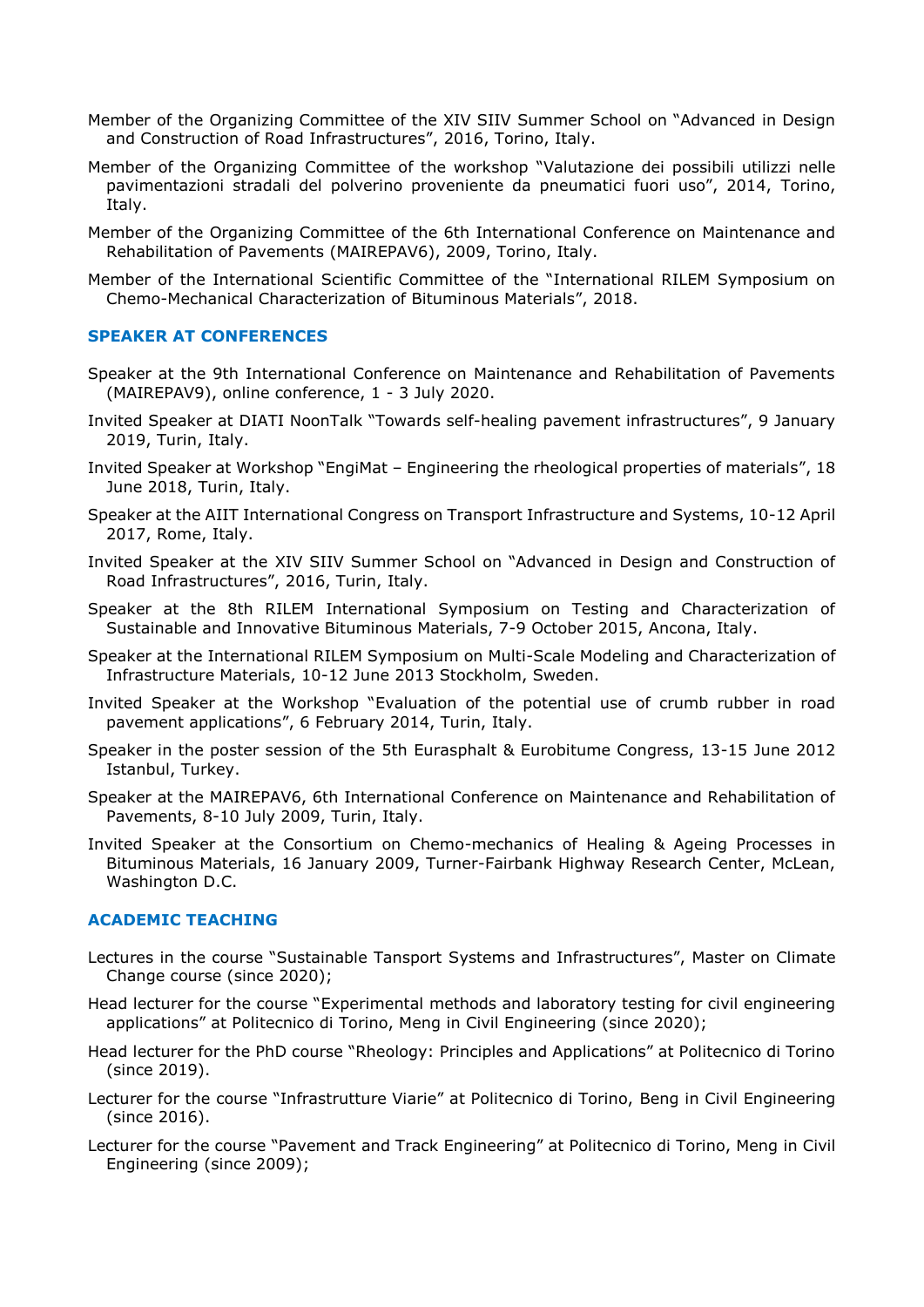Lecturer for the course "Construction of Roads, Railways and Airports" at Politecnico di Torino, Meng in Civil Engineering (2009).

### **CO-TUTORSHIP OF BACHELOR THESES**

- 1. "Experimental analysis of healing phenomenon in long-aged bituminous binders". Carpi Daniele, 2010.
- 2. "Experimental investigation on rheological characterization procedures for bituminous binders". Vercelli Arianna, 2010.
- 3. "Experimental investigation on the fatigue resistance and anti-rutting performance of bituminous binders modified with paint sludge from automotive industry". Calcagno Alessio, 2011.
- 4. "Study of the effect of carbon nanotubes on the fatigue behaviour of bituminous binders". Rossi Luca, 2012.
- 5. "Effect of carbon nanotubes on the resistance to permanent deformation of bituminous binders", Digrandi Salvatore, 2012.
- 6. "Experimental investigation on fatigue and healing phenomena of bituminous binders treated with anti-icing". Morosino Martina, 2012.
- 7. "Effect of carbon nanotubes on viscosity characteristics of bituminous binders". Zago Giovanni, 2012.
- 8. "Study of fatigue behaviour of bituminous binders treated with anti-icing". Rabino Irene, 2012.
- 9. "Linear viscoelastic analysis of neat and modified bituminous binders". Verrengia Carlotta, 2012.
- 10. "Low temperature behaviour of nano-modified bituminous binders". Rabezzana Riccardo, 2012.
- 11. "Study of viscoelasticity and fatigue behaviour of bituminous binders modified with nanoclays". Ignazzi Andrea Angelo, 2012.
- 12. "Fractionation techniques for the characterization of bituminous binders". Miceli Rosario, 2012.
- 13. "Rheological characteristics of base and modified binders employed in Zambra and Caserta construction sites". Valle Alberto, 2013.
- 14. "Storage stability of bituminous binders containing nanoclays". Anania Veronica, 2014.
- 15. "Storage stability of bituminous binders containing carbon nanotubes". Bolla Andrea, 2014.
- 16. "Study of fatigue behaviour of nano-reinforced bituminous binders". Giberti Luca Stefano, 2014.
- 17. "Nano-reinforced bituminous materials for road pavement applications: the state of the art". Macchia Andrea, 2016.

#### **CO-TUTORSHIP and TUTORSHIP OF MASTERS THESES**

- 1. "Experimental study on the fatigue behaviour of crumb rubber modified asphalts". Migliorini Giacomo, 2009.
- 2. "Viscoelastic characterization of bitumens modified with crumb rubber". Cigna Federica, 2010.
- 3. "Experimental analysis of healing phenomenon in bituminous binders in virgin and shortterm ageing conditions". Saracino Marzia, 2010.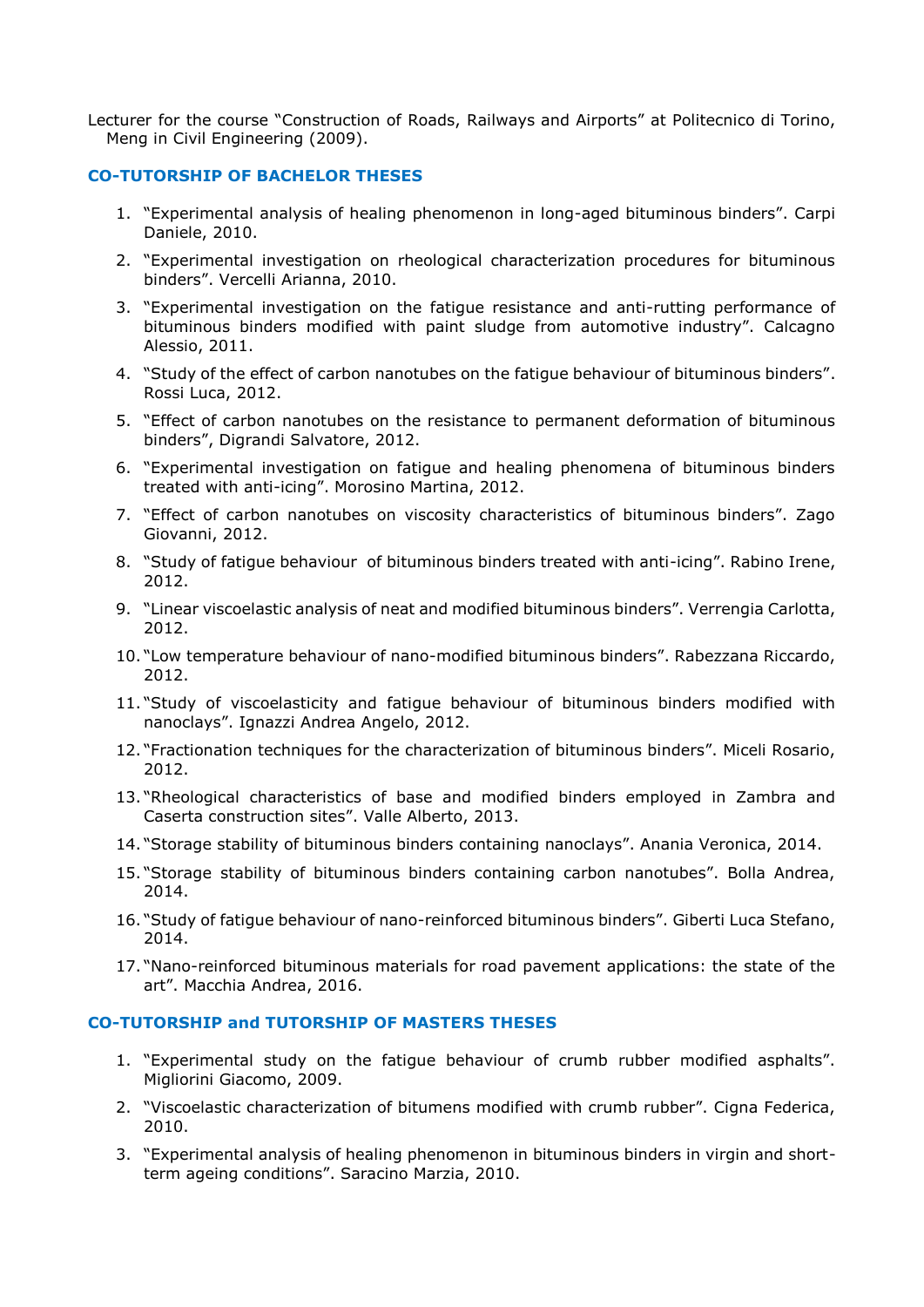- 4. "Experimental investigation on the rheological behaviour of bituminous binders subjected to anti-icing treatments". Pardo Mendez Luis Camilo, 2011.
- 5. "Analysis of the effect of carbon nanotubes (CNT) on the performance characteristics of bituminous binders". Castro Escudero Jorge Armando, 2012.
- 6. "Rheological characterization of bituminous binders containing carbon nanotubes". Vaudagna Stefano, 2012.
- 7. "Rheological characterization of bituminous binders containing nanoclays". Demaria Gabriella, 2012.
- 8. "Maintenance and diagnostics of railway superstructure". Suppo Marco, 2013.
- 9. "Study of the fatigue behaviour of bituminous binders considering self-heating, thixotropy, and healing effects". Juarez Lucca Santiago, 2013.
- 10. "Effect of sonication on the fatigue behaviour of bituminous binders modified with carbon nanotubes". Durante Pasquale, 2013.
- 11. "Study of rheological behaviour of bituminous binders modified with nanoclays: effect of the mixing protocol". Boano Walter, 2013.
- 12. "Magneto-rheological potentiality in the study of traditional and innovative bituminous binders". Vercelli Arianna, 2013.
- 13. "Study of the rheological behaviour of nano-reinforced bituminous binders". Brignone Aimonetto Ilaria, 2013.
- 14. "Study of healing capability of nano-reinforced bituminous binders". Genesio Federica, 2014.
- 15. "Experimental investigation on the use of sawmilling waste filler in bituminous mixtures". Cucinotta Giovanni, 2014.
- 16. "Fatigue and healing properties of innovative bituminous mastics". Dani Eglantina, 2015.
- 17. "Experimental investigation on bituminous mixtures modified with nanomaterials: the effect of carbon nanotubes". Paglia Daniele, 2015.
- 18. "Experimental investigation on bituminous mixtures modified with nanomaterials: the effect of nanoclays". Cremonesi Luca, 2015.
- 19. "Test protocols and analysis models for the assessment of the rheological behaviour of modified and nano-reinforced bituminous binders". Portilla Moncallo Sayra Ivette, 2016.
- 20. "Test protocols and analysis models for the assessment of the mechanical behaviour of bituminous mixtures containing nanoclays". Miglietta Fabrizio, 2016.
- 21. "Test protocols and analysis models for the assessment of the mechanical behaviour of bituminous mixtures containing carbon nanotubes". Brignolo Jacopo, 2016.
- 22. "Experimental investigation and modelling of low-temperature cracking of bituminous materials". Tozzi Chiara, 2017.
- 23. "Investigating linear and non-linear damage behaviour of bituminous binders by means of a continuum damage approach". Reginatto Juan Pablo, 2018.
- 24. "Evaluation of the Ageing Effects on the Performance of non-bituminous Binders for Paving Applications". La Rocca Federica, 2018.
- 25. "Experimental investigation on the use of zeolite in bituminous binders". Lorenzo Luna, 2018.
- 26. "Definition of an experimental protocol for the evaluation of healing potential of bituminous binders". Anania Veronica, 2018.
- 27. "Il danneggiamento delle pavimentazioni stradali della rete tranviaria torinese". Sirica Morena, 2018.